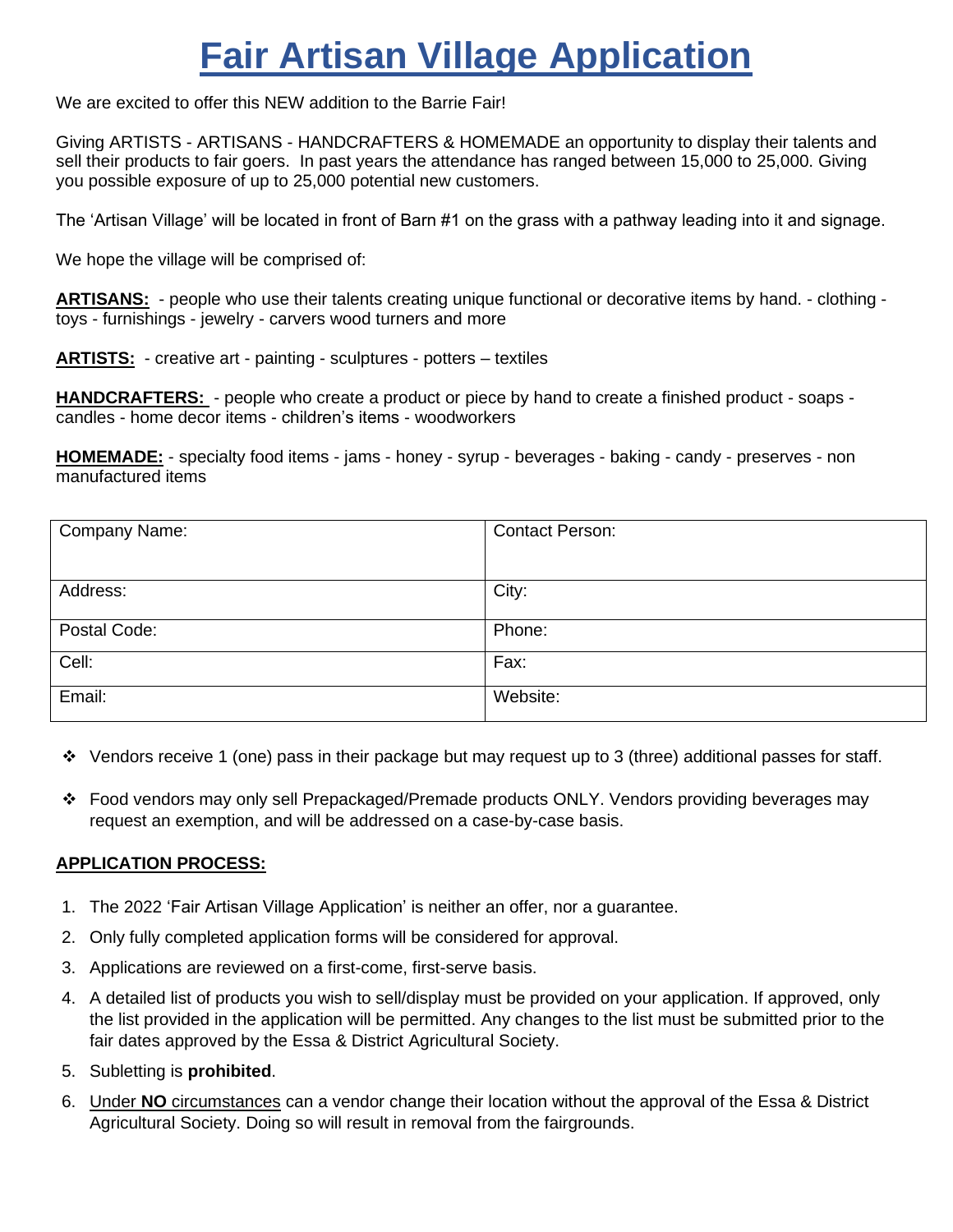# **VENDOR INFORMATION**

#### **Fair Hours & Artisan Operating Hours:**

(Artisans **MUST** be open during the Artisan Hours listed).

Vendors are encouraged to be open for the entirety of each fair day but we understand staffing and travel can make it difficult.

### **Fair Hours:**

Thursday August 25 – 12:00 PM to 11:00 PM, Friday August 26 - 10:00 AM to 11:00 PM, Saturday August 27 - 9:00 AM to 11:00 PM Sunday August 28 – 9:00 AM to 6:00 PM

#### **Artisan Vendor Hours:**

Friday August 26 - 10:00 AM – \*7:00 PM Saturday August 27 - 9:00 AM – \*7:00 PM Sunday August 28 - 9:00 AM – 5:00 PM

\*Please note that the fair remains open for events until 9:00 pm. On these days and if you wish to stay open after 7:00 pm. Also please note that you may want to consider having a light source to stay open after sunset.

### **Artisan Set Up Date & Time**

Friday August 26<sup>th</sup> between 7:00AM and 9:30AM for the 3 day bookings.

Friday/Saturday/Sunday between 7:00AM and 9:30AM for 1 day bookings

### **Arrival**

• Check-In at building #7 to pick up your vendor package prior to setting up on site. You will be directed to your space and any final approvals will be provided.

Those who have a conflict with Friday are asked to speak with fair organizers in advance to see if alternative terms can be reached. No Refunds unless approved by fair organizers.

#### **Restocking**

• Each morning you are permitted to access your booth space for bulk deliveries from 7:00 AM until 15 minutes prior to fair opening. Please be courteous to your neighbours during move-in, you are not the only person needing to unload in a short amount of time. We strongly encourage vendors to bring a dolly cart for set-up and takedown.

#### **GENERAL RULES**

- 1. **Verbal misconduct by any vendor towards the general public, fair staff/volunteers or fellow vendors will result in immediate removal from the fairgrounds.**
- 2. **Smoking/vaping is not permitted on EDAS property.**
- 3. No vendors are permitted to stay on the fairgrounds overnight. If you are from out of town and wish to stay in your trailer on site – please contact the EDAS and arrangements may be possible to stay on site for a fee if space is available.
- 3. No roaming vendors. This includes pop up signage, any advertising outside of your vendor booth must be pre-approved by fair organizers. Be courteous to your neighbouring vendors as it relates to blocking sightlines with signage and please avoid walking around the vendor area to speak to customers – let the customers come to you in your pre-assigned vendor space.
- 4. No alcohol is permitted (exceptions apply for sample vendors).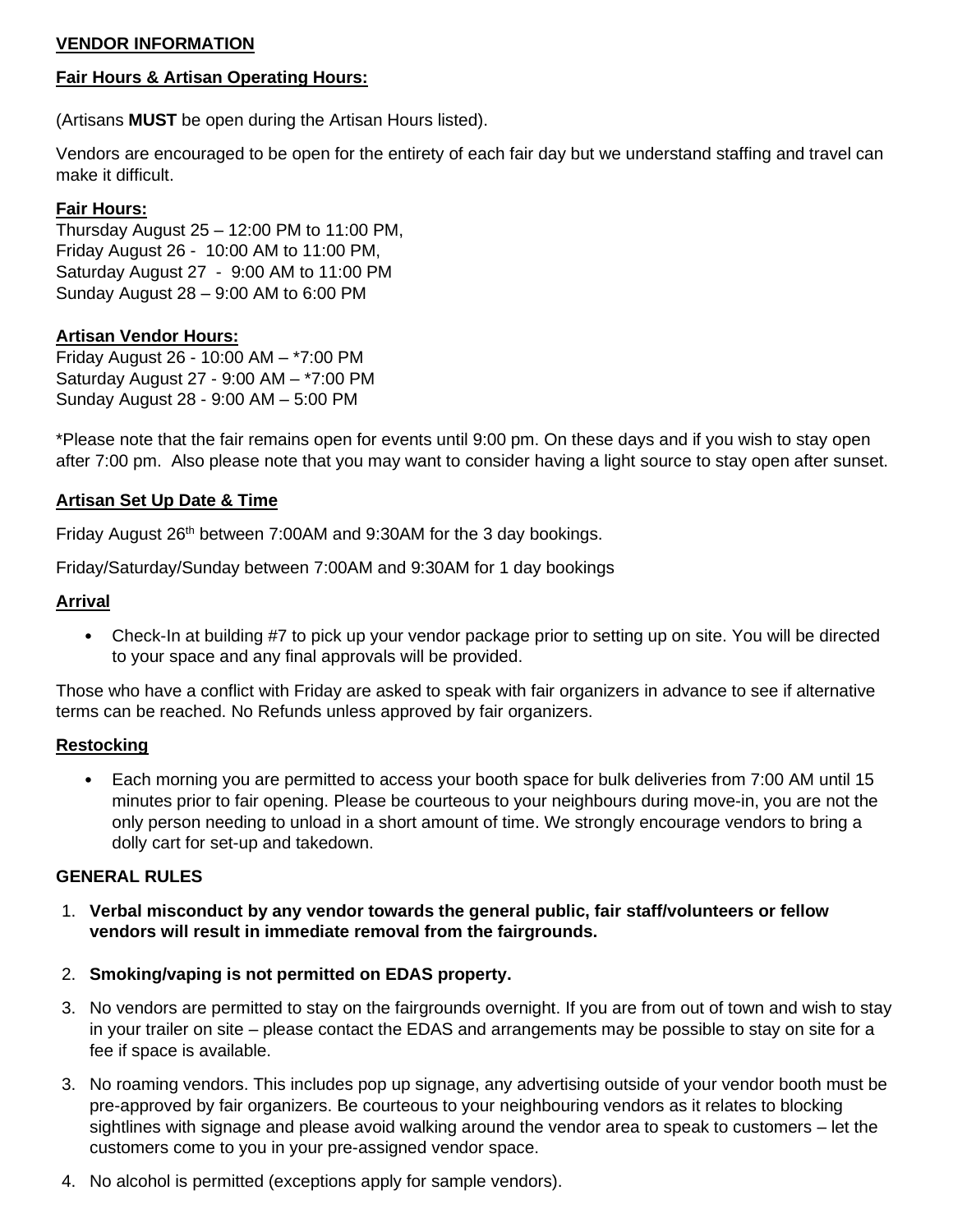- 5. No amplified sound from any vendor unless pre-authorized in writing by the EDAS (fair organizers).
- 6. Subletting is not permitted and will result in immediate removal from the fairgrounds.
- 7. Vendors setting up a tent must ensure proper blocks or weights are used to secure their tent. Vendors are required to supply their own setup equipment (stakes, rope, ladders, weights, etc).
- 8. Ability to remain open during mandatory operating hours of the fair.
- 9. For medical situations or personal emergencies, we ask you please contact the Barrie Fair and arrangements will be made to address your vendor space.

# **ARTISAN APPLICATION FORM**

| <b>ARTISAN VENDORS</b>                     |                 |                |  |  |
|--------------------------------------------|-----------------|----------------|--|--|
|                                            | Price           | No. of Site(s) |  |  |
| Site size is 10' x 12' 3 DAYS all included | $$200.00 + HST$ |                |  |  |
| Site size is 10' x 12' 1 DAY only          | $$100.00 + HST$ |                |  |  |

| Do you use a generator? |  |
|-------------------------|--|

| Do you use propane? |  |
|---------------------|--|

Please list what you are selling (be specific):

Comments for fair organizers to consider:

Once you have received confirmation of acceptance to be an Artisan at the Barrie Fair, there will be **NO REFUND** upon your cancellation. Special circumstances may lead to a review but please do not assume a refund is automatic. If paying by cheque, cheques must clear by August 1<sup>st</sup> 2022. Otherwise, vendors must pay by Cash, Credit, Debit, or E-Transfer.

Please make cheques payable to **Essa & District Agricultural Society**

HST # 118799444RT0001